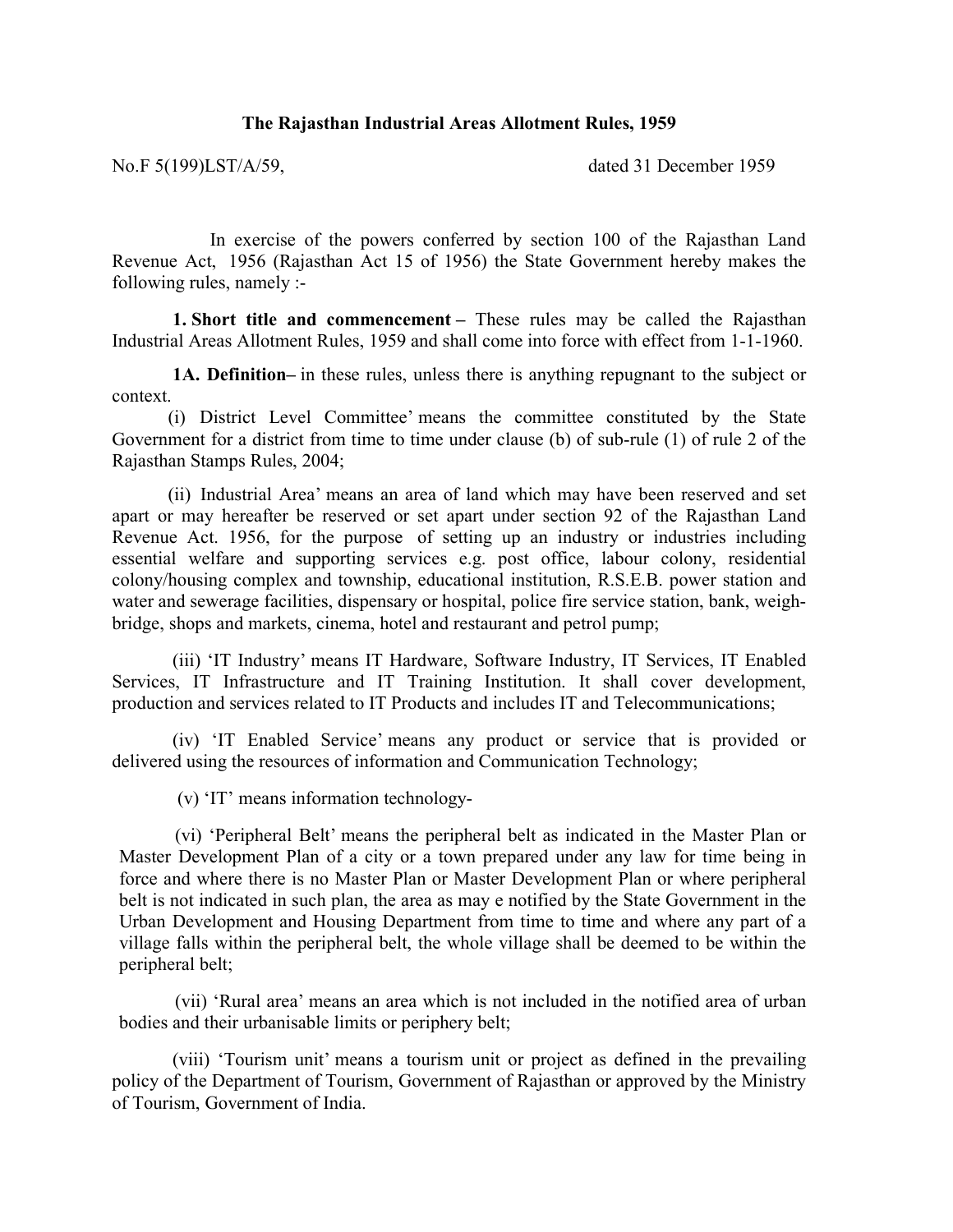(ix) 'Urban Bodies' means bodies constituted under the Rajasthan Municipalities Act, 1959 or the Rajasthan Urban Improvement Act, 1959 (act no. 35 or 1959) or the Jaipur Development Authority Act, 1982 (act no. 25 of 1982).

 **2. Period for which land may be allotted.–** Land in industrial area may be allotted on lease-hold basis for a period of 99 years-

- (a) for setting up of a large scale industry anywhere in the state, by the State Government in the Industries Department and in the case of large scale tourism unit, the allotment shall be made by the Government in the Revenue Department and
- (b) for setting up of other industries
	- (i) in Jaipur District, by the Director of Industries, Rajasthan Jaipur provided that in case of a tourism unit the allotment shall be made by the Government in the Revenue Department, and
	- (ii) in any other district, by the Collector concerned.
- (bb) for the setting up of IT Industries Government land shall be allotted by the State Government in the Revenue Department on the recommendation of the Department of Information Technology and Communication.
- (c) all allotment of land under clause (a) shall be made within an period of 60 days and under clause (b) within a period of 30 days from the date of receipt of the completed application in Form-B. In case applicants submits complete application electronically in Single window System Portal, it shall be disposed as per the provisions of the Rajasthan Enterprises Single Window Enabling and Clearance Rules, 2011.

Provided that the allotment of land for the purpose of setting up of Common Effluent Treatment Plant and related activities, anywhere in the State, shall be made by the State Government in the Revenue Department for a period of 10 years which shall be extendable for a period of 5 years.

**2-A. Execution of lease deed. -** The lease deed shall be executed in Form-A. The allotting authority shall issue notice to the allottee to submit requisite stamps for execution of lease deed. The allottee shall submit requisite stamps within 30 days of receipt of such notice. The possession of allotted land shall be given to the allottee after execution of lease deed:

Proved that the allottee who did not execute the lease deed of allotted land prior to commencement of the Rajasthan Industrial Area Allotment (Amendment) Rules, 2012, such allotment may be regularized by the allotting authority on payment of penalty of Rs. 3000/-. The allotting authority shall issued notice of one month to such allottee to submit requisite stamps for execution of lease deed and deposit penalty and all dues of State Government. If the allottee submits the requisite stamps, deposit penalty and all dues, lease deed may be executed in favour of such allottee for the remaining period of lease.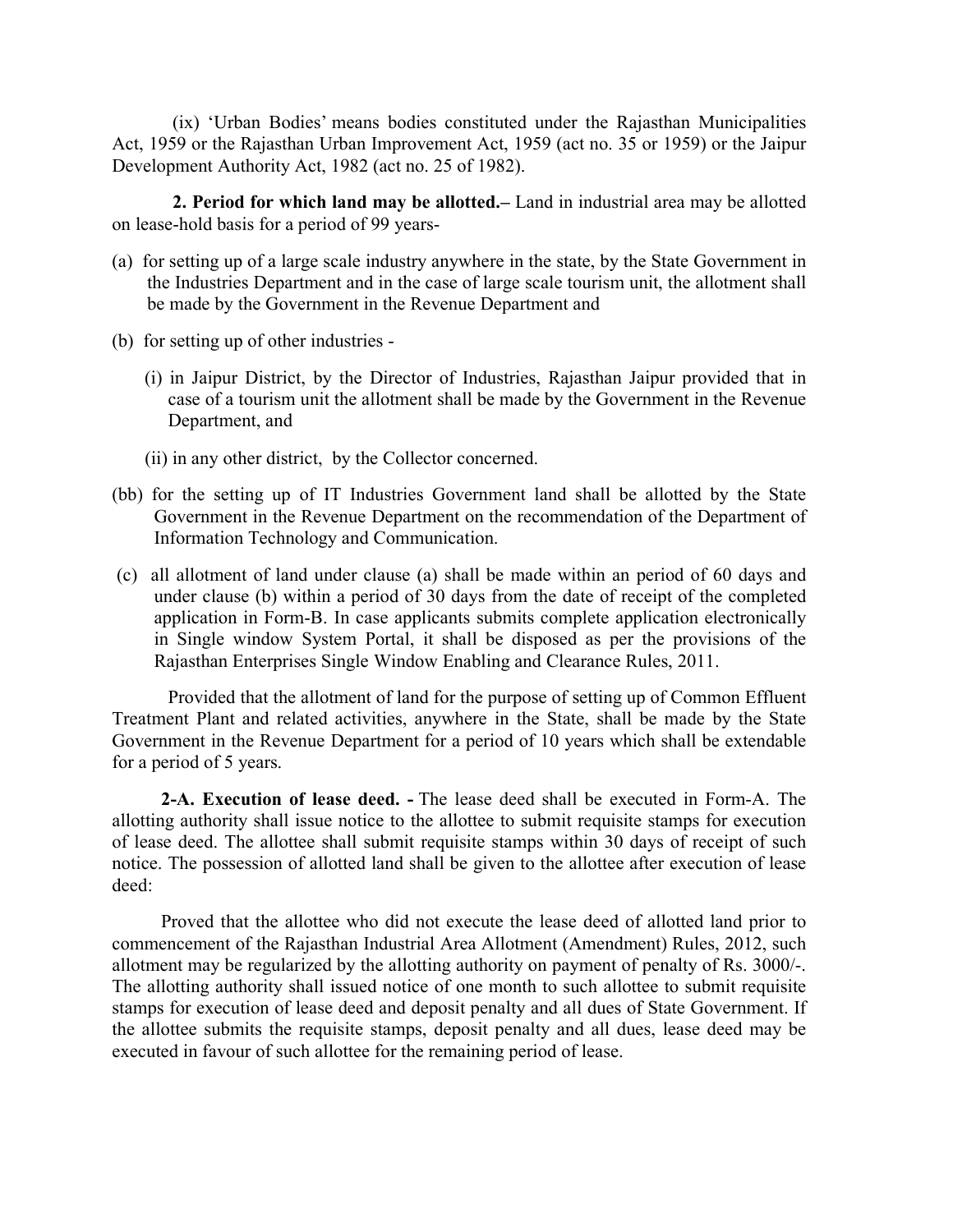**2-B. Land not available for allotment under these rules.-** the following categories of lands shall not be allotted under these rules, namely:-

- (i) Land falling within the boundary limits of any railway line, National Highway. State Highway or any other road maintained by the Central or State Government or any local authority, as specified in any Act or Rules of the Central or State Government made in this behalf or within the limit specified in the guidelines of the Indian Road Congress for establishment of industry from the middle point of National Highway/State Highway, whichever is longer or the land falling within 100 feet of the middle of any road or any rural pathway which link with villages or important public places, either shown in the revenue map of a village or not.
- (ii) Land falling within the radius at 1.5 Km, of the outer limit of abadi of a village for the purpose of an industrial unit or lime kiln or a kreshar unit or an industrial area. This restriction shall not apply where the conversion is sought for brick kiln or non-polluting industry, small or cottage industry.

**3. Development charges**. - The premium to be charged by way of development charges from the lessee shall be –

- (i) Rupees one thousand five hundred per acre in an industrial area situated within a radius of fifteen miles of Jaipur City, or Kota City.
- (ii) Rupees five hundred per acre in a city having a population of three lacs and above, other than the cities mentioned in the preceding clause.
- (iii) Rs. 300 per acre in a town having a population of 50,000 or above but less than 3 lakhs.
- (iv) Rs. 200 per acre in a town having a population or more than 10,000 and less than 50,000; and
- $[(v)]$  Rs. 100 per acre in town having a population or more than and 10,000 less.

**3-A. Price of land.-** For the allotment of Government agricultural land in industrial area the price of the land shall also be charged from the allottee which shall be equivalent to the prevailing market price of the same class of agricultural land in the vicinity and shall be determined accordingly, by the colonization commissioner in the Rajasthan Canal Project Colony Area, and by the Collector concerned in other areas.

Provided that no price of land shall be charged in cases where the State Government in the Industries or Tourism Department acquires land for an Industrial unit or for the Rajasthan State Industrial Development and Investment Corporation or for Rajasthan Tourism Development Corporation and compensation for the acquisition is paid by the said Corporation only for the purpose for which the land is acquired.

Provided that for the allotment of Government agricultural land for setting up of IT Industries in rural areas, the price of the land shall be charged from the allottee at the rate of 75% of market rate determined by the District Level committee of the same class of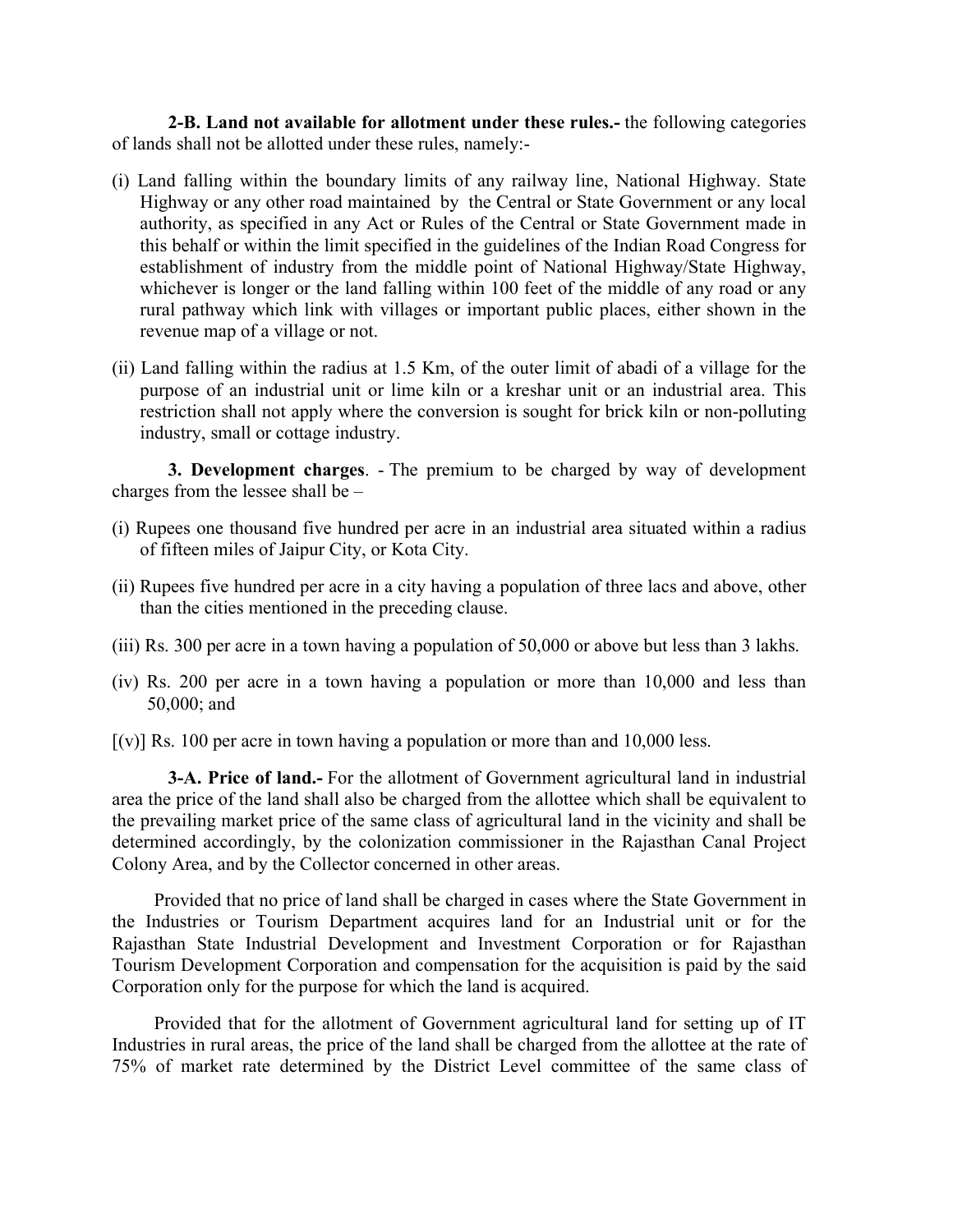agricultural land subject to the condition that the IT Industry should be established before 31 march 2012.

Provided also that for the allotment of Government agricultural land for establishment of offices/branches of National Laboratories like CLIR, CFTRI etc. in rural areas, the price of land shall be charged from the allottee at the rate of 50% of the market rate determined by the District level committee for the same/adjoining area of agricultural land, subject to the condition that the land is used only for the purpose for which the land is allotted and in the event of breach of condition, the allotment shall be cancelled by the allotting authority.

Provided also that for the allotment of Government agricultural land for setting up of research, development and testing laboratories accredited from a national level Accreditation Board/Authority, by Micro, Small and Medium Enterprises Associations in rural areas, the price of the land shall be charged from the allottee at the rate 50% of the market rate determined by the District level committee for the same/adjoining area of agricultural land, subject to the condition that the land is used by the said Association only for the purpose for which the land is allotted and in the event of breach of condition, the allotment shall be cancelled by the allotting authority.

Provided also that for the allotment of Governmentland for setting up of micro, small and medium enterprises clusters, the price of the land shall be charged from the allottee at the rate of 50% of the market rate determined by the District Level Committee for the same/adjoining area of agricultural land,subject to the condition that the land shall be used only for the purpose for which the land is allotted and in the event of breach of condition, the allotment shall be cancelled by the allotting authority.

**3B. Allotment of Land for Tourism Units.-** (1) For establishment and development of Tourism Units the District Collector shall identify suitable land for the establishment of tourism units. The land so identified shall be set apart and reserved for tourism units under intimation to the Tourism Department and same shall be uploaded on the web-site of the District Collector and tourism Department. The maximum and minimum land areas to be reserved for tourism units shall be as under:-

| S.No                        | Category                | Minimum Land Area   | Maximum Land Area     |
|-----------------------------|-------------------------|---------------------|-----------------------|
|                             |                         |                     |                       |
|                             |                         | 3                   | 4                     |
|                             | Budget Hotel and 1 to 3 | 1200 square meters  | Up to 4000 square     |
|                             | stars hotels            |                     | meters                |
| $\mathcal{D}_{\mathcal{L}}$ | 4 stars hotels          | 6000 square meters  | Up to $12,000$ square |
|                             |                         |                     | meters                |
| 3.                          | 5 stars and hotels      | 18000 square meters | Up to $40,000$ square |
|                             |                         |                     | meters                |
| 4.                          | Others Tourism units    |                     | As per requirement/   |
|                             |                         |                     | availability          |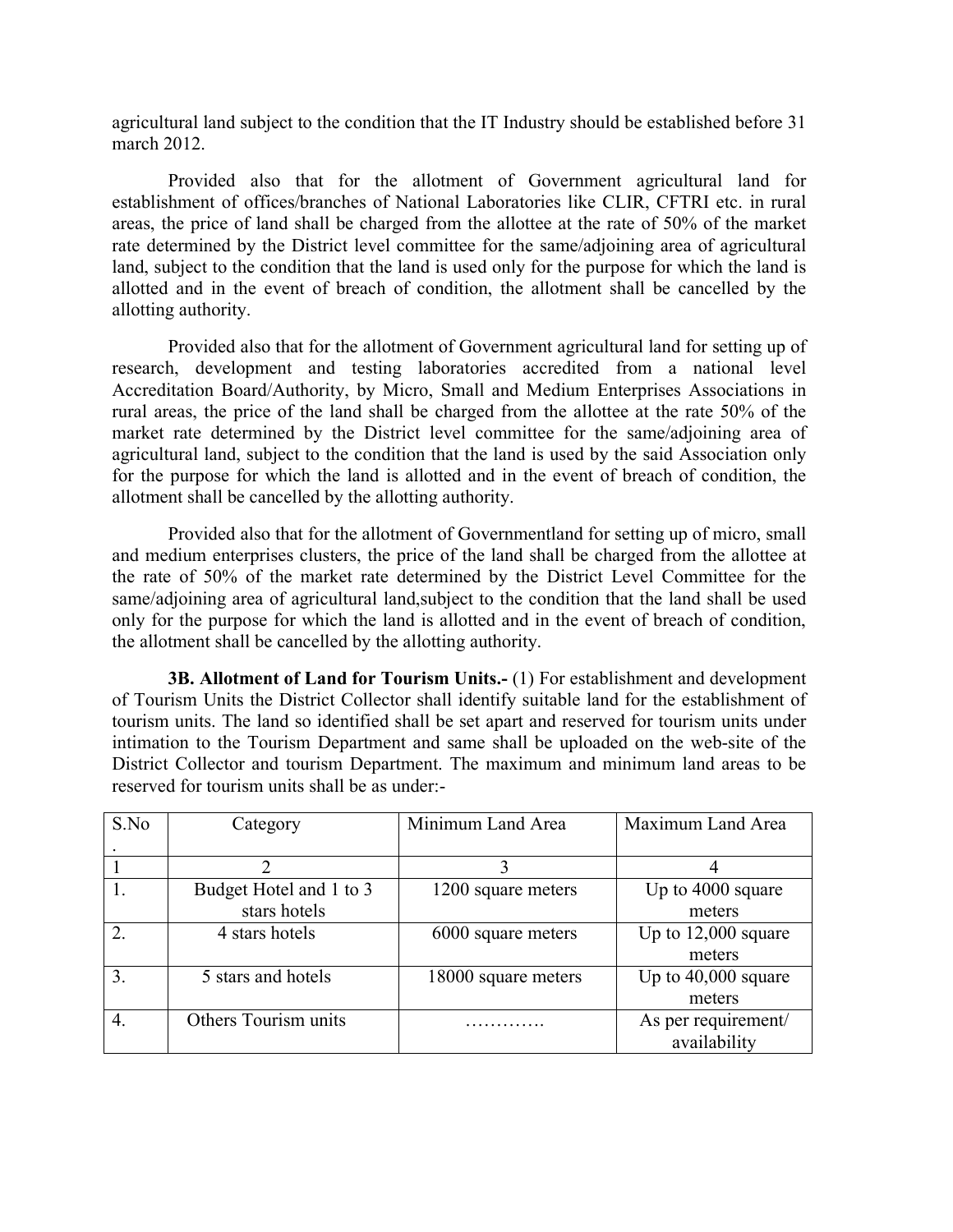Provided that the provisions of maximum land area mentioned above shall not apply in case of the following categories of tourism units:-

- (a) The tourism unit projects approved by the Department of Tourism for allotment of government land under the Rajasthan Tourism Unit Policy, 2007; or
- (b) The tourism unit projects, for which MOUs have been signed under the aegis of the Resurgent Rajasthan-2015 for allotment of Government land.

(2) The reserve price for allotment of land set apart and reserved for tourism unit shall be equal to the rates recommended for assessment of market value of agriculture land by district level committee under rule 58 of the Rajasthan Stamp Rules, 2004.

(3) Allotment of land for tourism units shall be made in the following manner, namely:-

- (a) The Allotting Authority shall invite bids for allotment of land for tourism units set apart and reserved for tourism unit under sub-rule (1) through advertisement published in National and State level news paper. The reserve price for allotment of land shall be mentioned in the advertisement.
- (b) In case more than one bid received within the specified time period, the allotment of land shall be made through competitive bidding. In case only single bid is received in the specified time period, the allotment of land shall be made to the single bidder on the prevailing reseve price or the price offered by the bidder, whichever is higher.
- (c) Land allotted under this rule shall be used for establishment of tourism unit within the time limit specified as under,-

(i) three years for a tourism unit having less than 200 rooms.

(ii) four years for a tourism unit having more than 200 rooms.

Provided that above period may, in appropriate case, further be extended for a period of one year by the prescribed authority. If the land is not used within such extended, the allotment shall be withdrawn after giving an opportunity of being heard.

(d) Land allotted under this rule shall be used only for the purpose of tourism unit and not for any other purpose at least for a period of thirty years.

(4) Notwithstanding anything contained in clause (a) and (b) of sub-rule (3) allotment of land for the following categories of tourim unit projects, which are pending on the date of commencement of the Rajasthan Industrial Areas Allotment (Second Amendment) Rules, 2018 before the allotting authority shall be made on reserve price of land as specified in sub-rule (2), namely:-

- (a) The tourism unit projects approved by the Department of Tourim for allotment of government land under the Rajasthan Tourism Unit Policy, 2007; or
- (b) The tourism unit projects, involving allotment of government land for which MOUs have been signed under the aegis of the Resurgent Rajasthan-2015: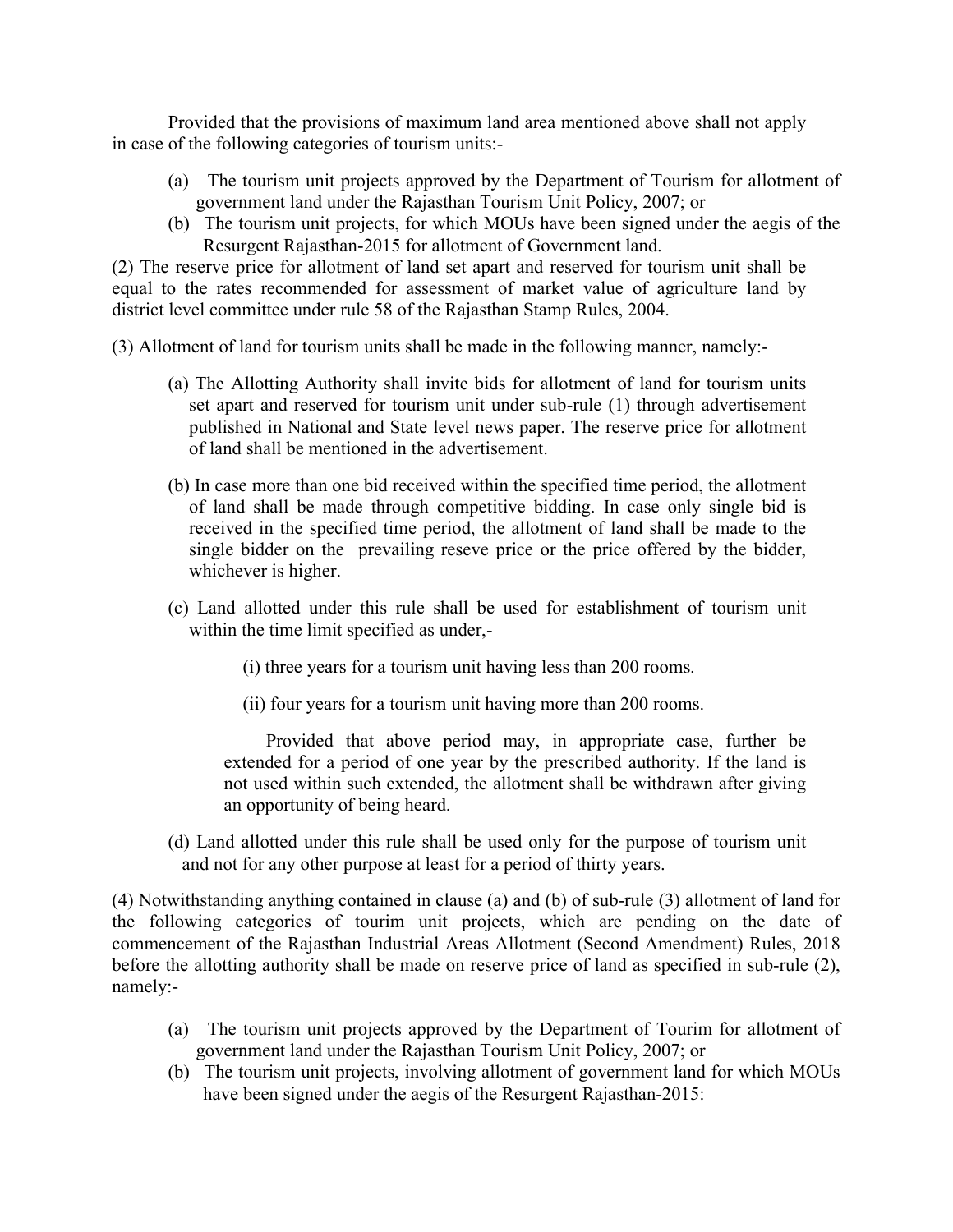Provided that in case where more than one project has been approved or MOU signed for allotment of the same land or part thereof, preference shall be given to the project for which some adjoining land, forming a part of the project is already available with the promotor. Where there is more than one project for such preferential treatment, there shall be competitive bidding within such projects deserving preferential treatment and where there is no case of such preferential treatment, there shall be competitive bidding within all the approved projects."

**4. Renewals of lease. –** Every such lease may be renewed for a further period of 99 years at the option of the lessee.

**5. Rate of rent be charged-** Rent shall be charged at the following rates :-

| Category                                                                               | Rate per square meter per year |
|----------------------------------------------------------------------------------------|--------------------------------|
| In towns and cities with population more than 3 lacs                                   | Rupees 1.00                    |
| In towns cities and villages with population more<br>than 10, 000 but less than 3 lacs | 75 paise                       |
| In towns, cities and villages with population<br>Iess than $10,000$                    | 50 paise                       |

**6. Revision of rent. –** Such rent shall be liable to be revised after every thirty years

 **7. Setting up of industry.-** (1) Industry other than tourism unit shall be set up within a period of two years from the date of allotment of land:

 Provided that the allotting authority may, on the application of allottee, extend the period of setting up of industry upto two years. If allottee fails to use of land within such extended period, the allotting authority may on application of allottee refer the matter to the State Government for extension of above period. The State Government may extend the above period in appropriate cases.

(2) If the land is not used within the stipulated period or time extended as per provisions of sub- rule (1), the land shall revert back to the State Government free from all encumbrances.

**8. Land not to be used for other purpose.-** (1) The land given for industrial purposes shall not be used for any other purpose except constructing factory premises and such other residential quarters as are required for those engaged in that industry. No constructions shall be permitted which may have the object of using it as a commercial undertaking other than the industry permitted to be established.

Provided that the State Government, on the application of the lessee for establishment of industry other than the industry for which the was given, may grant permission for establishment of such industry. But in case of government land allotted under these rules, such permission shall not be granted for establishment of tourism units.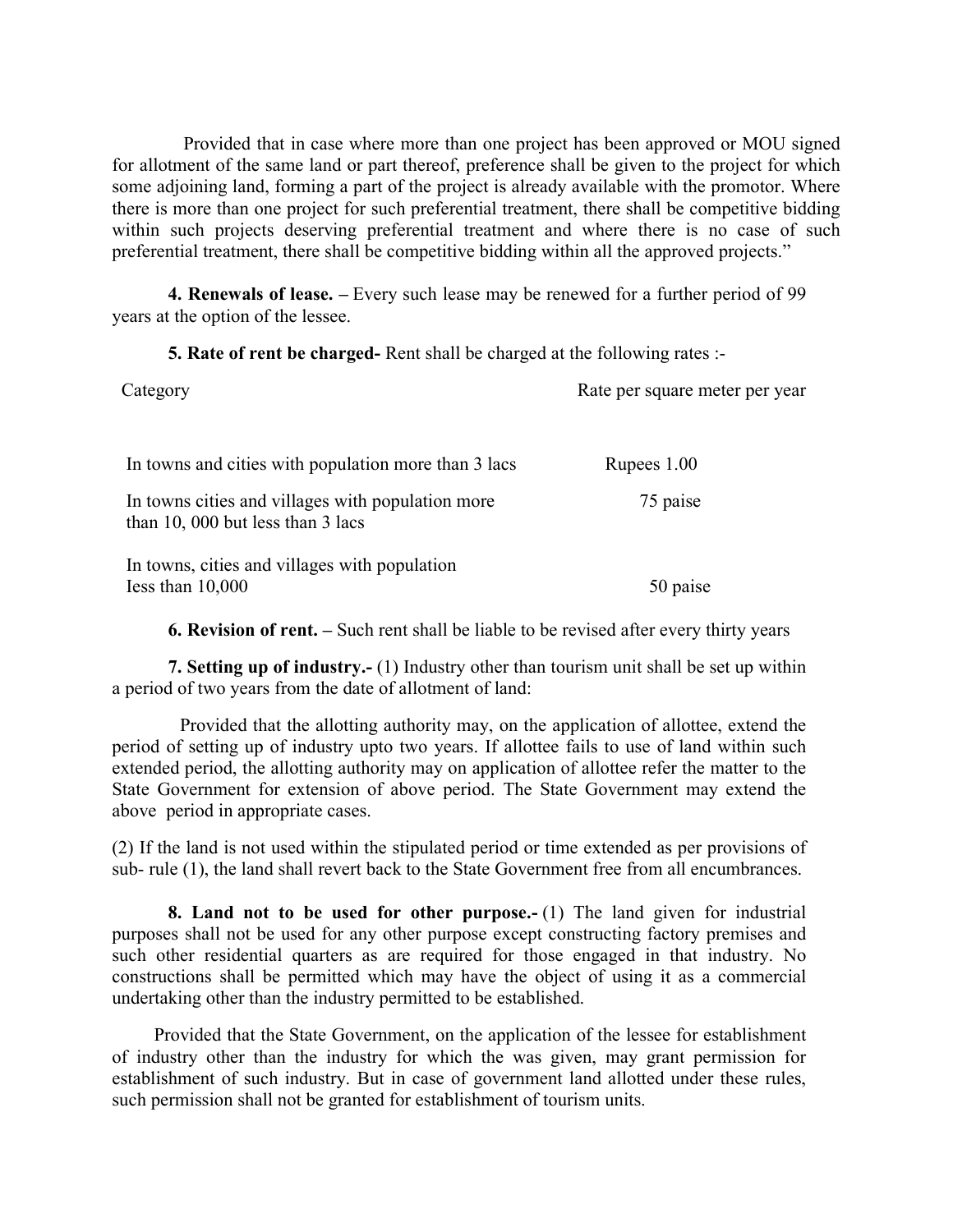(2) The permission for construction of the labour colony shall be given [if required at the time of the establishment of an industry.

(3) The industrialist shall be free to use an area upto 200sq.metre for his own residential purpose on first floor of the factory premises.

**9. Lessee debarred from sale of land etc. –** The lessee shall have the limited ownership on the land leased till the lease subsists and shall have the right of assignment only for the purpose of taking a loan for the development of the industry or for pledging as collateral security for a loan taken by the lessee or some other industry owned by the same management. The lessee shall have no right to sell the land:

- (i) Provided that the land can be pledged as collateral security only in favour of industrial Financial Corporation of India, Rajasthan Finance Corporation, IDBI, ICICI, LIC, IRBI, HDFC, SIDBI, EXIM Bank, Co-operative Banks and any Public Fincancial Institution as defined in the Public Financial Institution Act or Scheduled Banks or private lending agencies subject to ensuring that the lessee has cleared all the outstanding dues of the lessor and the lessee creates first charge in favour of the State Government and second to the financing body or bodies.
- (ii) Provided further that once the land has been utilized for the purpose for which it was allotted within the period specified in rule 7, the lessee may, with the permission of the Allotting Authority transfer his right or interest in the whole land, so leased out, on the following conditions:-
	- (a) In case of government land allotted under these rules, he shall pay 50% of prevailing market price of land after deducting allotment price charged under rule 3A and the transferee shall pay 50% of excess amount of yearly lease land mentioned in rule 5 and other conditions of lease shall be remain unchanged.
	- (b) In case of converted Khatedari land allotted under these rules for industrial purpose, the transferee shall pay 50% excess amount of yearly lese rent mentioned in rule 5 and other conditions of lease shall be remain unchanged.
- (iia) Provided also that if after grant of permission the transferee has failed to execute the lease deed and further transferred the allotted land without prior permission of allotting authority, such transfer may be regularized by the allotting authority on payment of penalty of Rs. 3000/- for each transfer. The lease deed may be executed in favour of such transferee for the remaining period of lease may be executed in favour of such transferee for the remaining period of lease.

 The transferee shall pay 50% excess amount of the yearly lease rent mentioned in rule 5 on such transfer.

- (iii) Provide also that in case an industrial plot is proposed to be divided or sub-divided for any purpose, whatsoever, prior permission of the State Government in the Revenue Department shall be obtained by the allotting authority.
- (iiia) Provide also that if any industrial plot is divided or sub-divided without obtaining prior permission of the State Government, the lessee shall apply for permission of division or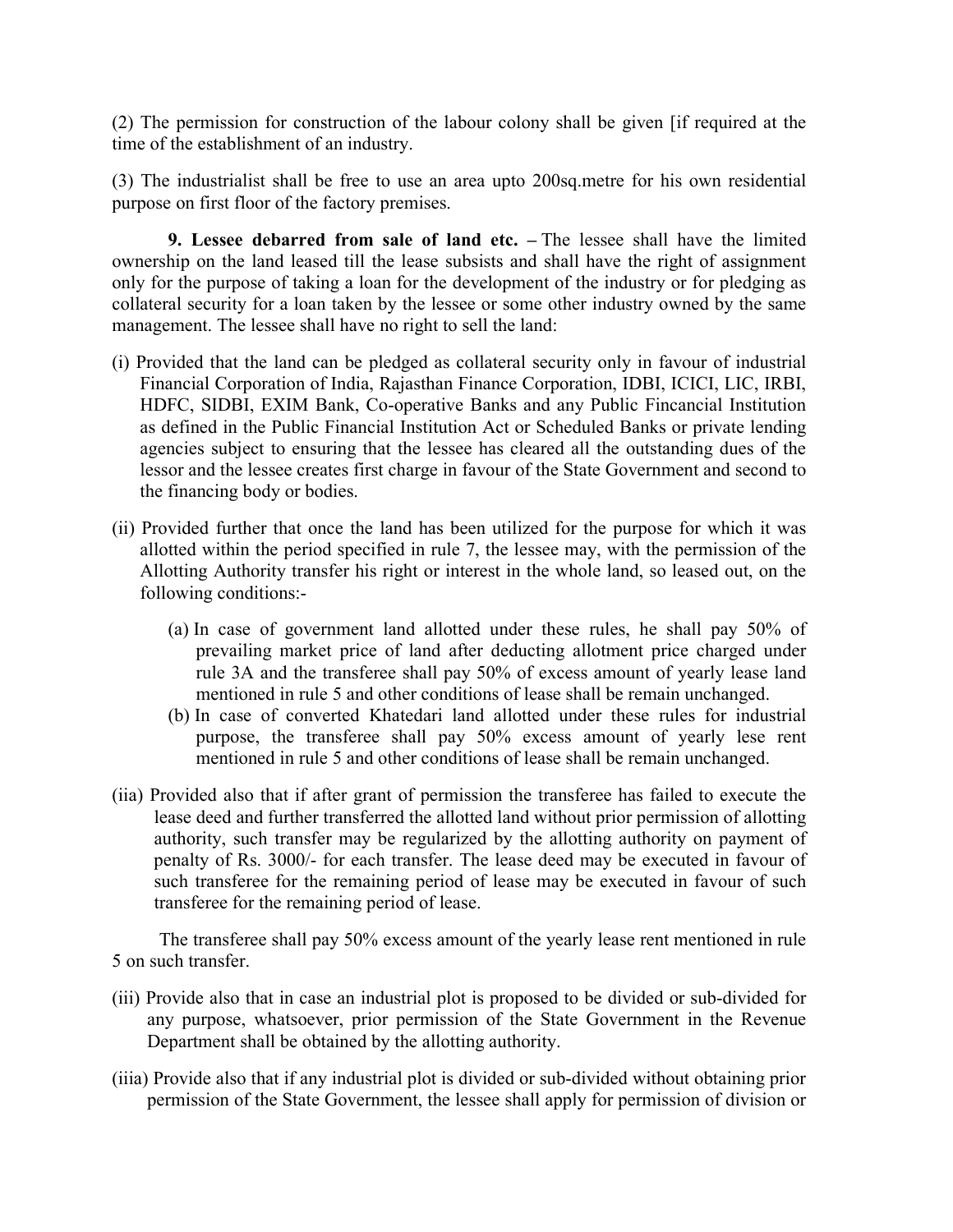sub-division to the allotting authority along with a copy of the challan depositing an amount of Rs. 3000/. The allotting authority, with prior approval of the State Government, may regularize the division or sub-division.

(iv) Provide also that, in case of sick unit as per RBI guidelines, the lessee with the prior permission of the State Government, may transfer his right or interest in the leased land sub-divided under the above proviso on the following conditions:-

(a)That NOC from financial Institutions/Bank shall be obtained, in case land is mortgaged.

(b) that the conditions of lease shall remain unchanged.

 (c) that the transfree shall pay additional 100 percent excess amount of the proportionate yearly lease rent applicable from the date of transfer of right or interest in leased land.

(d) that the transferee shall use the land for the Industrial purpose only.

 (e) that in case of government land allotted under these rules, the transferee shall pay 50% of prevailing market price of land after deducting allotment price charged under rule 3A.

- (v) Provided also that no permission of transfer under the above proviso, shall be allowed in case of a Government land unless the unit is declared sick by Board of Industrial and Financial Reconstruction (BIFR).
- (vi) Provided also that in case of any doubt of any kind the allotting authority shall refer the matter to the State Government in the Revenue Department whose decision shall be final.

 Provided also that the developer of micro, small and medium enterprises clusters, as per approved plan, may transfer his right or interest in the whole land, so leased out to entrepreneurs. The conditions of lease remaining unchanged. The transferee shall pay 50% excess amount of the yearly lease rent mentioned in fule 5 on such transfer.

**10. Intimation to Revenue Department of sanction accorded. –** The industries department shall, before 31st day of January, 1964, send to the Revenue department a statement giving particulars (viz, date of the sanction, date of the allotment of land full particulars of land allotted, development charges and rent to be charged), of all sanctions accorded since the commencement of these rules, all allotting authorities and shall inform the Revenue Department of all sanctions to be accorded in future, and the Revenue Department shall issue orders to the Collector concerned for realising the development charges under rule 3 and the rent under rule 5 and for ensuring that the conditions of the allotment particularly those mentioned in rules 7, 8 and 9 are duly observed.

## **11. Provisions of lands for industrial purposes in certain circumstances.[xxx]**

**11-A. Allotment of land to the Rajasthan State Industrial Development and Investment Corporation Ltd. or Rajasthan Tourism Development Corporation**- Land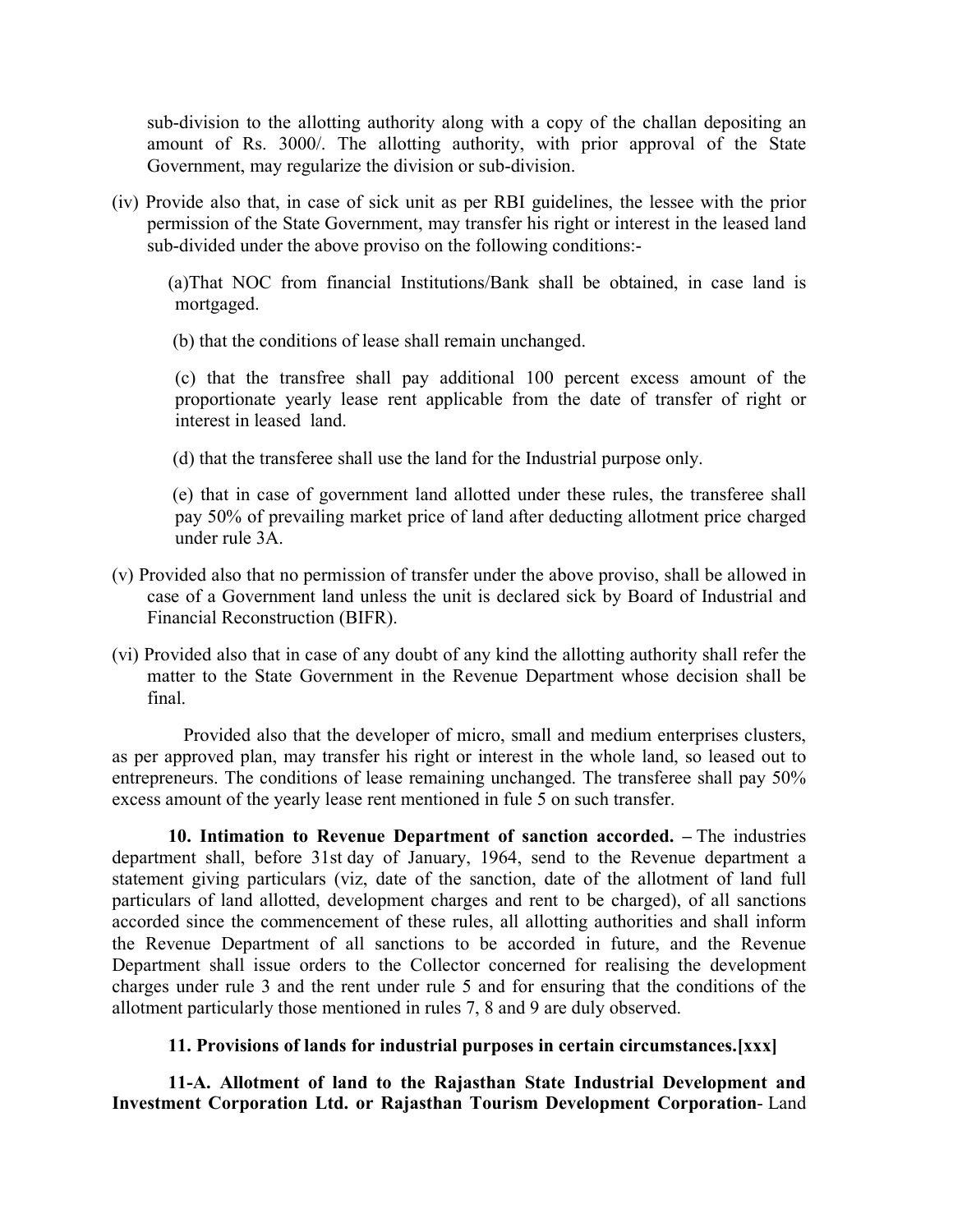shall be allotted to the Rajasthan State Industrial Development and Investment Corporation Ltd. or Rajasthan Tourism Development Corporation for setting up and developing Industrial Areas, on the following terms and conditions :-

(i)The land shall be allotted on lease hold basis for a period of 99 years;

(ii)The premium to be charged for the allotment of government land for industrial purposes shall be equivalent to the prevailing market price of the same class of agricultural land in the vicinity and shall be determined accordingly by the Colonization Commissioner in the Rajasthan Canal Project Colony Area and by the Collector concerned in other areas:

 Provided that no premium for allotment shall be charged from the Rajasthan State Industrial Development and Investment Corporation where the land has been purchased by the Rajasthan State Industrial Development and Investment Corporation or acquired for Rajasthan State Industrial Development and Investment Corporation after its incorporation and the compensation is paid by the Rajasthan State Industrial Development and Investment Corporation.

(iii)Lease rent shall be payable at the rate of Rs. 1/- per acre per annum;

(iv)The Rajasthan State Industrial Development and Investment Corporation Ltd. [or Rajasthan Tourism Development Corporation] may sub-lease the leased land or part thereof, for industrial purposes including essential welfare and supporting services, provided that in the case of Diamond and Gem Development Corporation to who the land has already been leased out by RIICO for 99 years, the sub-lessee i.e. DGDC may further sublet and the terms and conditions and other provision contained in the rules in so far as they relate to RIICO shall mutatis mutandis apply to DGDC also as if the land in question has been let out to them by State Government under rule 11-A ibid.]

Provided further that where land was allotted and converted in favour of Rajasthan State Industrial Development and Investment Corporation Ltd. [or Rajasthan Tourism Development Corporation] after its incorporation for industrial purpose but land was used for essential welfare and supporting services, such allotment [xxx] shall be deemed to be for industrial purpose.]

(iv-a) The sub-lessee of the Rajasthan State Industrial Development and Investment Corporation Ltd may further sub-lease the sub-leased land or part thereof on such terms and conditions as may be mutually agreed between such sub-lessee and subsequent sub-lessee. The terms and conditions applicable to sub-lessee shall also mutatis mutandis apply to such subsequent sub-lessee.

(v) The Rajasthan State Industrial Development and Investment Corporation Ltd. [or Rajasthan Tourism Development Corporation] may levy and recover such lease rent and other charges as may be determined by it, in respect of the lands sub-leased by it;

(vi) The periods of the sub-leases by the Rajasthan State Industrial Development and Investment Corporation Ltd. [or Rajasthan Tourism Development Corporation] shall be determined by it, but shall not exceed 99 years, in all, in any case;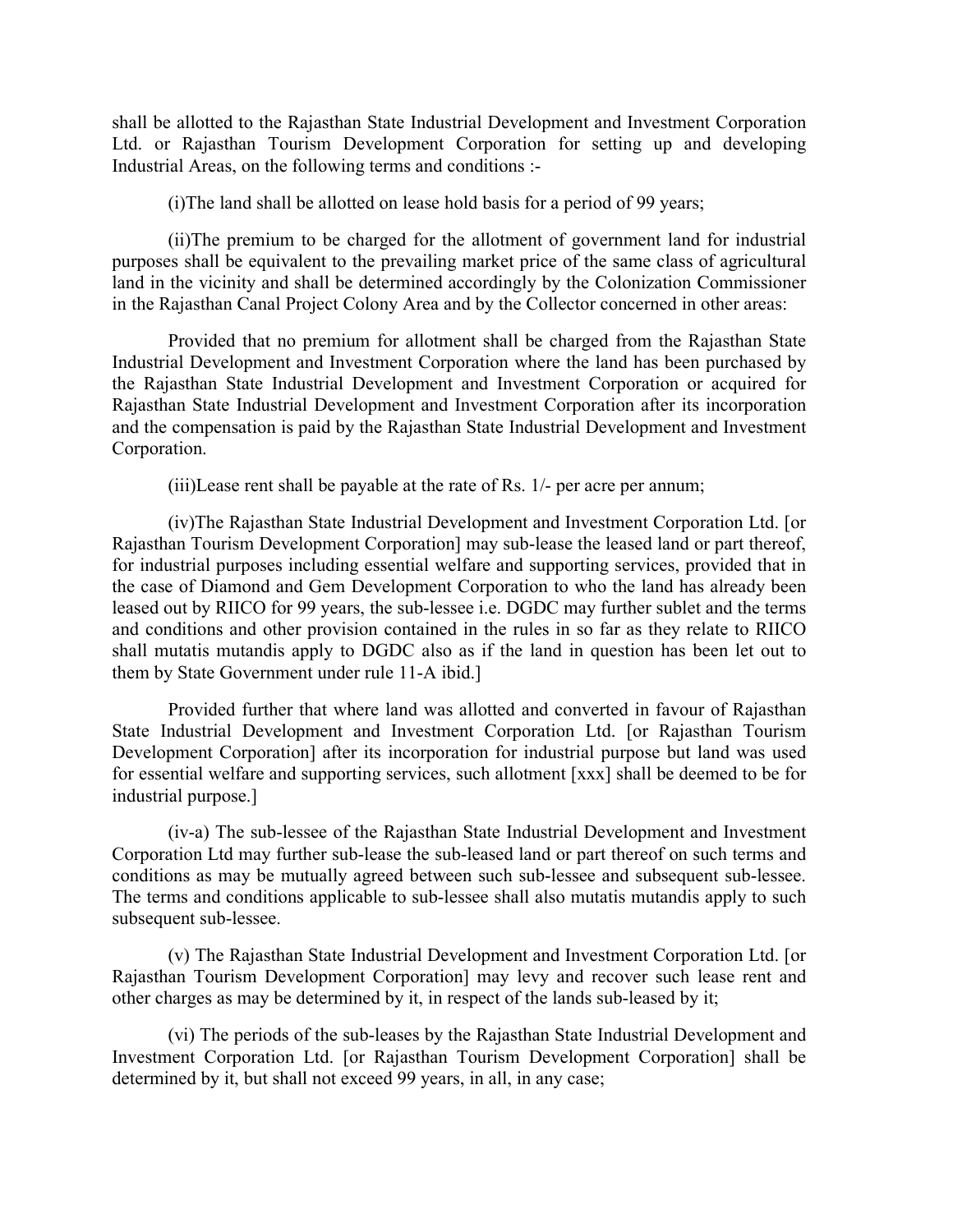(vii) The land shall revert to the Government free of all encumbrances and without payment of any compensation in case the Rajasthan State Industrial Development and Investment Corporation Ltd. [or Rajasthan Tourism Development Corporation] or any of its sub-lessees, use it for any purpose other than industrial [including essential welfare and supporting services], or commit breach of any other condition of the lease or sub-leases;

(viii) The sub-lessees of the Rajasthan State Industrial Development and Investment Corporation Ltd. [or Rajasthan Tourism Development Corporation shall continue to be governed by all other terms and conditions prescribed in these rules, and any other analogues rules that may be promulgated or orders that may be issued, in this behalf by the State Government.

**11-B. Allotment of land to the Udhyam Protsahan Sansthan.-** Land shall be allotted to the Udhyam Protsahan Sansthan for the purpose of setting up of Common Effluent Treatment Plant (CETP) and related activities on the following terms and conditions:-

(1) The land shall be allotted on lease hold basis initially for a period of 10 years which shall be one time extendable for a period of 5 years;

(2) The land shall be allotted free of cost;

- (3) Lease rent shall be payable at the rate of Rs. 1 per acre per annum;
- (4) Land shall be used strictly for the purpose for which it is allotted;

(5) The Udhyam Protsahan Sansthan, may sub-lease the leased land or part thereof to others with prior approval of the Allotting Authority for setting up of Common Effluent Treatment Plant and related activities, however the sub-lessee shall not further sub-lease the leased land or part thereof to others;

(6) The sub-lessee shall pay lease rent Rs. 2500/- per hectare per annum and the leased rent shall be increased by 5% after every 5 years;

(7) The period of the sub-lease shall be 10 years which shall be extendable up to 5 years but such periods shall not exceed 15 years in all, in any case;

(8) The land shall be revert to the Government free of all encumbrances in case lessee and any of it's sub-lessees use it for any other purpose and after the expiry of lease/sub-lease period.;

(9) The lease rent and all other charges shall be deposited in Revenue Head 0029 by the lessee and all sub-lessee;

(10) The lessee Udhyam Protsahan Sansthan may levy Rs 250/- per hectare per annum from sub-lessee which shall be deposited in the head of Udhyam Protsahan Sansthan as administrative expenses;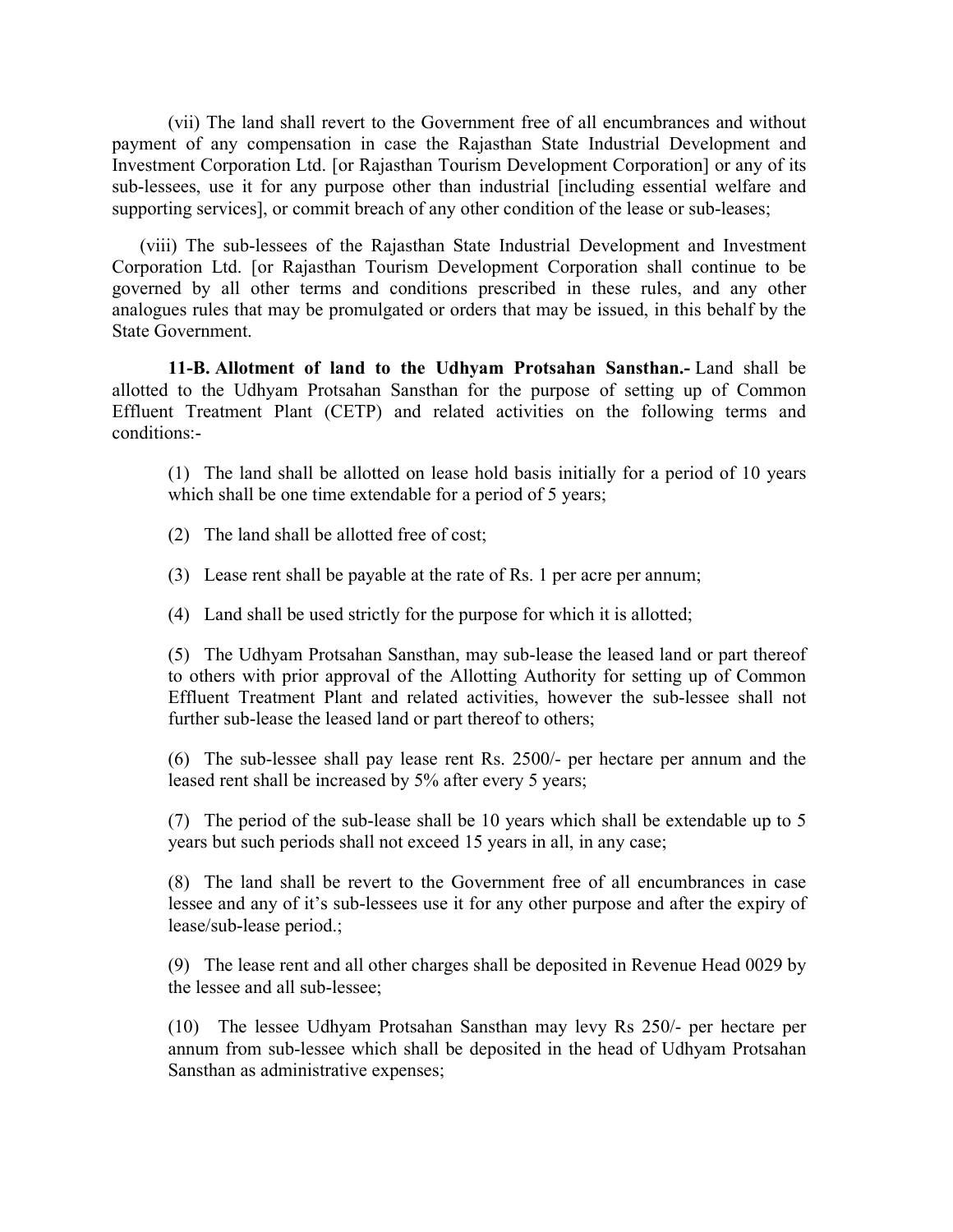(11) The leased land shall not be mortgaged by lessee and sub-lessee in any case;

(12) The lessee and sub-lessees shall be governed by all others terms and conditions prescribed in these rules and any other analogous rules that may be promulgated or orders that may be issued, in this behalf by the State Government; and No commercial activities shall be carried out either by the lessee or sub-lessee in any form.

**12. Allotment of land by Rajasthan State Industrial Development and Investment Corporation Ltd. [or Rajasthan Tourism Development Corporation.** The Rajasthan State Industrial Development and Investment Corporation Ltd. Jaipur or Rajasthan Tourism Development Corporation shall be empowered to make allotment in accordance with the Rajasthan State Industrial Development and Investment Corporation Disposal of Land Rules, 1979 [or any other rules framed by the RIICO and RTDC for the purpose] of vacant plots to entrepreneurs in the Industrial Areas notified by the State Government and transferred to the said Corporation. The Corporation shall also be authorised to execute lease deeds, realize development charges, lease rent and other dues from the entrepreneurs to whom plots have already been allotted in accordance with the provision of these rules, and to take any consequential or residuary action in regard to the plots allotted the entrepreneur.

Provided that the Rajasthan State Industrial Development and Investment Corporation Ltd. or Rajasthan Tourism Development Corporation. Shall be empowered to grant written permission to the lessee for transfer of rights or interest in the land in respect of the plots/land located in the Industrial Areas notified by the State Government and transferred to the said corporation:

Provided further that any permission granted or action taken for transfer of rights or interest in the plots/land by the Rajasthan State Industrial Development and Investment Corporation Ltd. or Rajasthan Tourism Development Corporation. after 13-07-1982 in respect of the plots/land saturated in the Industrial Areas and transferred to the said Corporation shall be deemed to be valid under the first proviso to this rule.

## **13. Status of land on Conversion/revision.- [xxx]**

**13-A Regularisation of Land.-** Any Government agricultural land which is used for industrial purpose without proper allotment upto dated 15-07-1994 may be regularised on the payment of prevalent highest market price of land in the neighborhood and with an additional penalty equal to five times of the prevailing market price of land:

**14. Change of land use [xxx].-** (1) Any person who has surrendered his khatedari land for the setting up to an industry may at anytime apply to the Collector for reverting the land for the original use. In such case, the Collector shall pass an order for reversion and on such reversion the status of the land shall be the same as it was before he had surrendered his khatedari rights, but he shall not be entitled to get refund of any amount paid by him for the conversion or otherwise. If the person whose land was reverted to original use intends to use the said land for other non agricultural purposes, he may apply to appropriate authority for conversion under the relevant rules.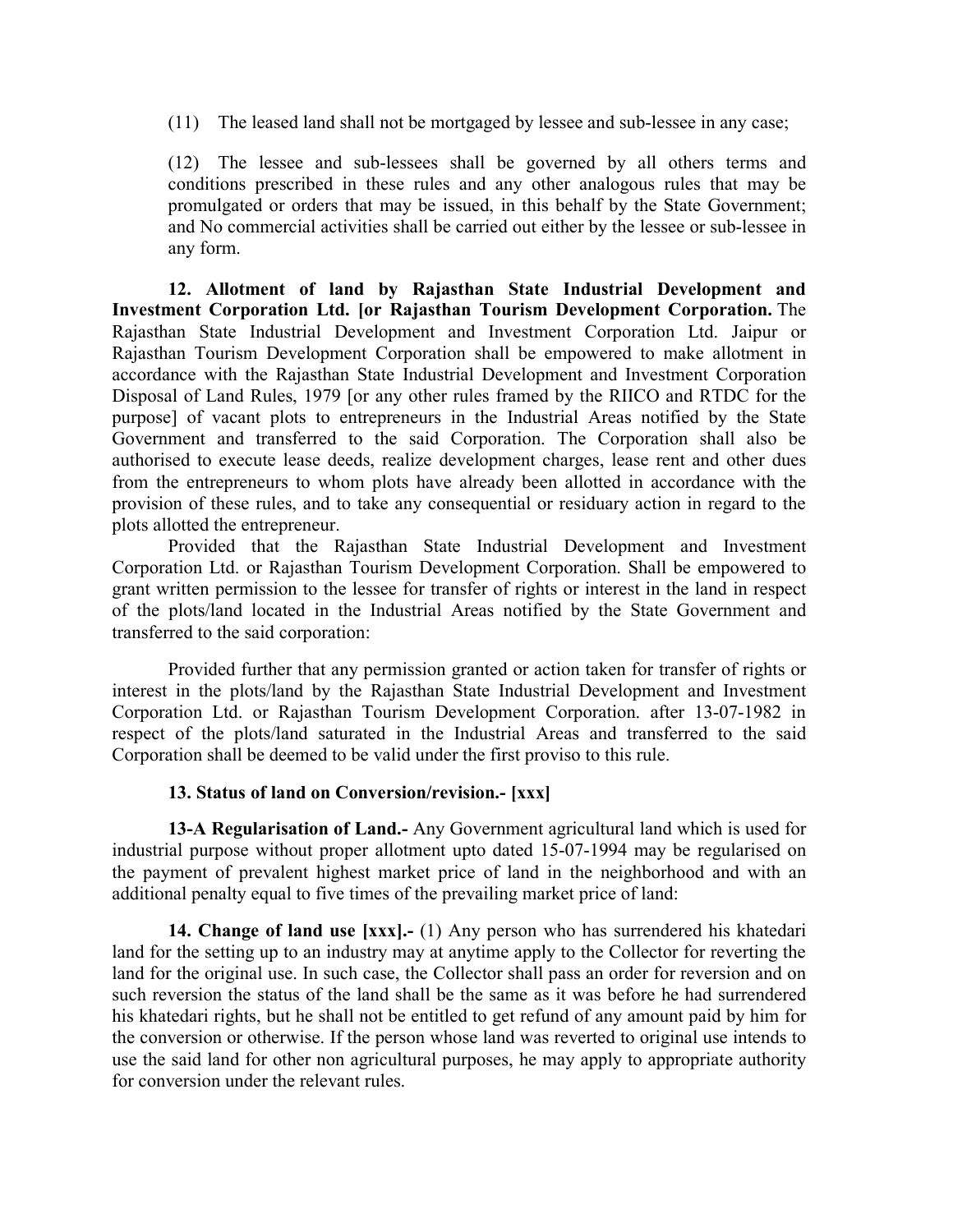(2) If the allottee of Government land under these rules, after having utilized such land for Industrial purpose intends [to use such whole land or part there of] for any other nonagricultural purpose, he shall an application to the Collector for allotment of the said land for the said purpose along with surrender deed of land to the Government.

After having being satisfied that the lease rent of the current year alongwith arrears, if any has been fully recovered, Collector will accept the surrender and enter the land as Government land . [xxx]

**Repeal. –** These rules are hereby repealed to the extend they are applicable to the conversion of agricultural land for non-agricultural purposes in rural areas.

 $Form - B$ (See rule 2 C) Application for allotment of land for Industrial unit/tourism unit To,

> The Allotting Authority, Industries department/Revenue Department. Or Director, Industries/Secretary, Revenue Department

> > Or

Collector of the District.

## Sir,

.

I/We hereby apply under rule 2 of the Rajasthan Land Revenue (Industrial Areas Allotment) Rules, 1959 for allotment of Government land or khatedari land duly surrendered under the relevant provisions  $\&$  allotment of the same for industrial areas or for tourism unit, particulars whereof are given herein under-

1. Name/Names of Khatedar tenant with father's/Husband's name and complete address.

2. Particulars of land ;

(a) Name of town/city and name of tehsil;

(b) Khasra No. of land along with total area of each Khasra no. Enclose two certified copies of each latest jamabandi;

(c) Area;

- (d) Soil classification;
- (e) Means of irrigation, if any, with details;
- (f) Govt. land or khatadari land duly surrendered, details of surrender;
- 3. Purpose of allotment.

4. In case of khatedari land, whether land is declared surplus or proceedings are pending under the Rajasthan Imposition of Ceiling on Agricultural Holdings Act, 1973 (Act no. 11 of 1973) or under repealed chapter III-B of Rajasthan Tenancy Act, 1955.